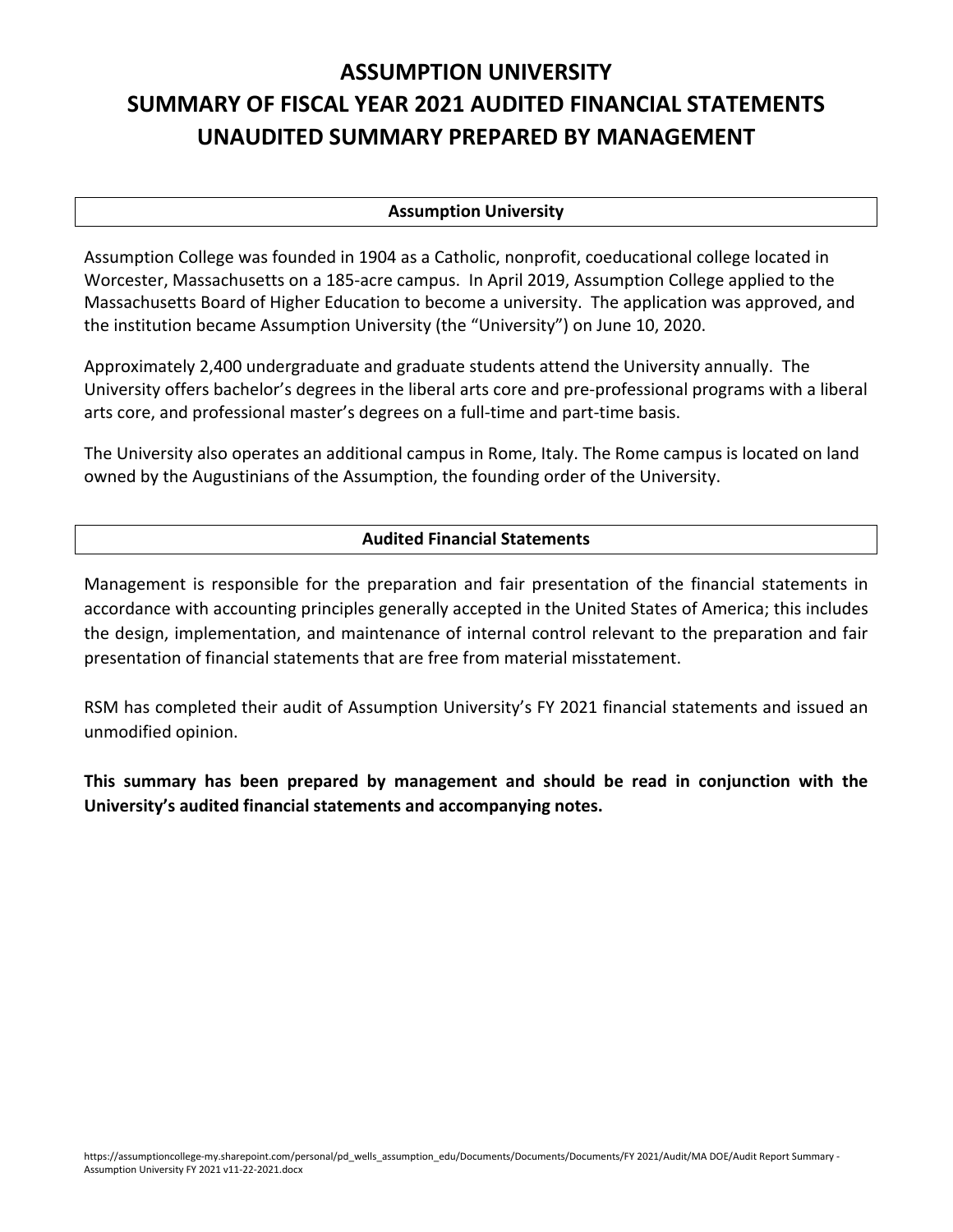## **Strong Statement of Financial Position (Balance Sheet)**

The University continues to maintain a solid statement of financial position (reported on page 2 of the audited financial statements).

Key highlights regarding information reported within the Statement of Financial Position include:

- \$24.1 million in cash at 5/31/2021 (\$17.0 million at 5/31/2020)
- \$0.0 million in short-term investments at 5/31/2021 (\$11.0 million at 5/31/2020) The short-term investments were utilized for new academic program facilities and endowment funded needs.
- \$118.1 million in long-term investments at 5/31/2021 (\$99.4 million at 5/31/2020) The majority of these investments are endowment related.
- Long‐term debt decreased from \$47.3 million at 5/31/2020 to \$45.2 million at 5/31/2021. In April 2020, the University was granted a loan of \$7,500,000 pursuant to the Payroll Protection Program (PPP) under the CARES Act. Under the terms of the PPP, the loan is forgivable if it is used for qualifying expenses as described in the CARES Act. The University used the proceeds from the loan for qualifying expenses, submitted its forgiveness application in May 2021 to the SBA, and is awaiting a decision regarding forgiveness of the loan. The unforgiven portion of the loan is payable over two years with payments beginning upon notification from the SBA of any amounts not forgiven. The total amount outstanding as of May 31, 2021 and 2020 was \$7,500,000.
- Net assets without donor restrictions increased from \$133.3 million at 5/31/2020 to \$149.2 million at 5/31/2021. Total net assets increased from \$176.8 million at 5/31/2020 to \$203.6 million at 5/31/2021.

## **FY 2021 unrestricted operating surplus of \$793.7 thousand**

The University is pleased to report that it had an unrestricted (without donor restrictions) increase in net assets from operations  $-$  an operating surplus  $-$  reported in conformity with accounting principles generally accepted in the United States of America of \$793.7 thousand for the year ended May 31, 2021. This compares with an unrestricted surplus from operations of \$261.8 thousand in FY 2020.

The FY 2021 unrestricted operating surplus is reported within the statement of activities and changes in net assets included as part of the audited financial statements on page 3.

The statements of activities and changes in net assets report the changes in net assets from operating and nonoperating activities. Operating revenues consist of those items attributable to the University's primary mission of providing education. Additionally, operating revenue includes contributions received related to annual fund support. The University allocates endowment income and appreciation based on the absence or existence of donor‐imposed restrictions. Interest and dividends earned on the funds without donor restrictions are included as operating revenue.

The University reports expenses associated with the management of the University's operations, including activities associated with the plant, endowment, annuity and loan funds, as operating expenses.